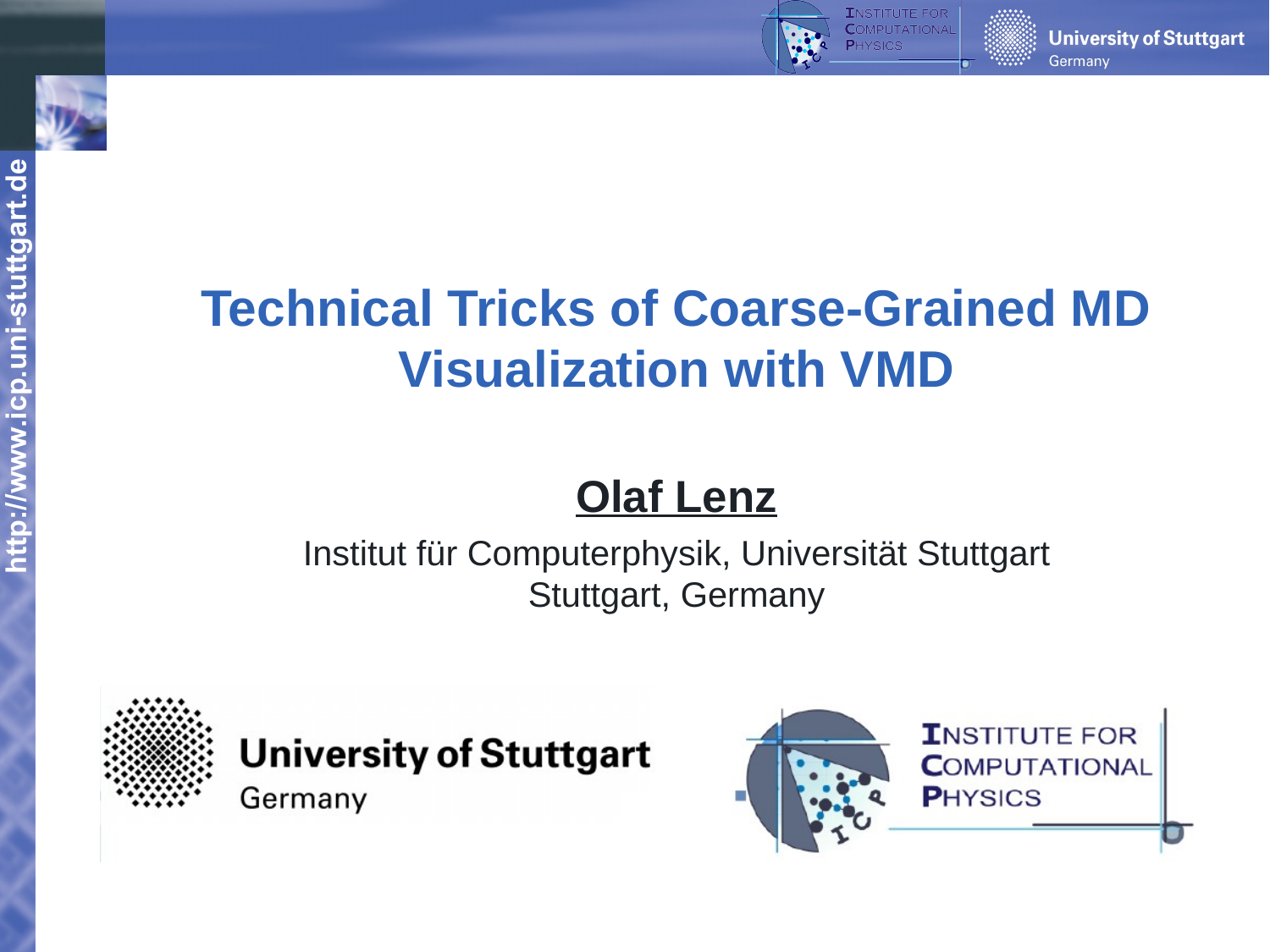

- All-atom MD simulations
	- Lengths in nm
	- Energies in kJ/mol
- Coarse-grained MD
	- No particular units!
	- Units by user choice
- Two independent reference units
	- Use typical length and energy scale
	- Keep quantities in the order of 1
		- Better numerical accuracy
		- Easier to handle
	- e.g. Length unit: LJ parameter  $\sigma$  (i.e.  $\sigma$ =1)
	- e.g. Energy unit: LJ parameter  $ε$  (i.e.  $ε=1$ )
- Relation Temperature/Energy:  $k_B = 1$
- Can be translated to any other unit system





Olaf Lenz Technical Tricks / VMD 2/12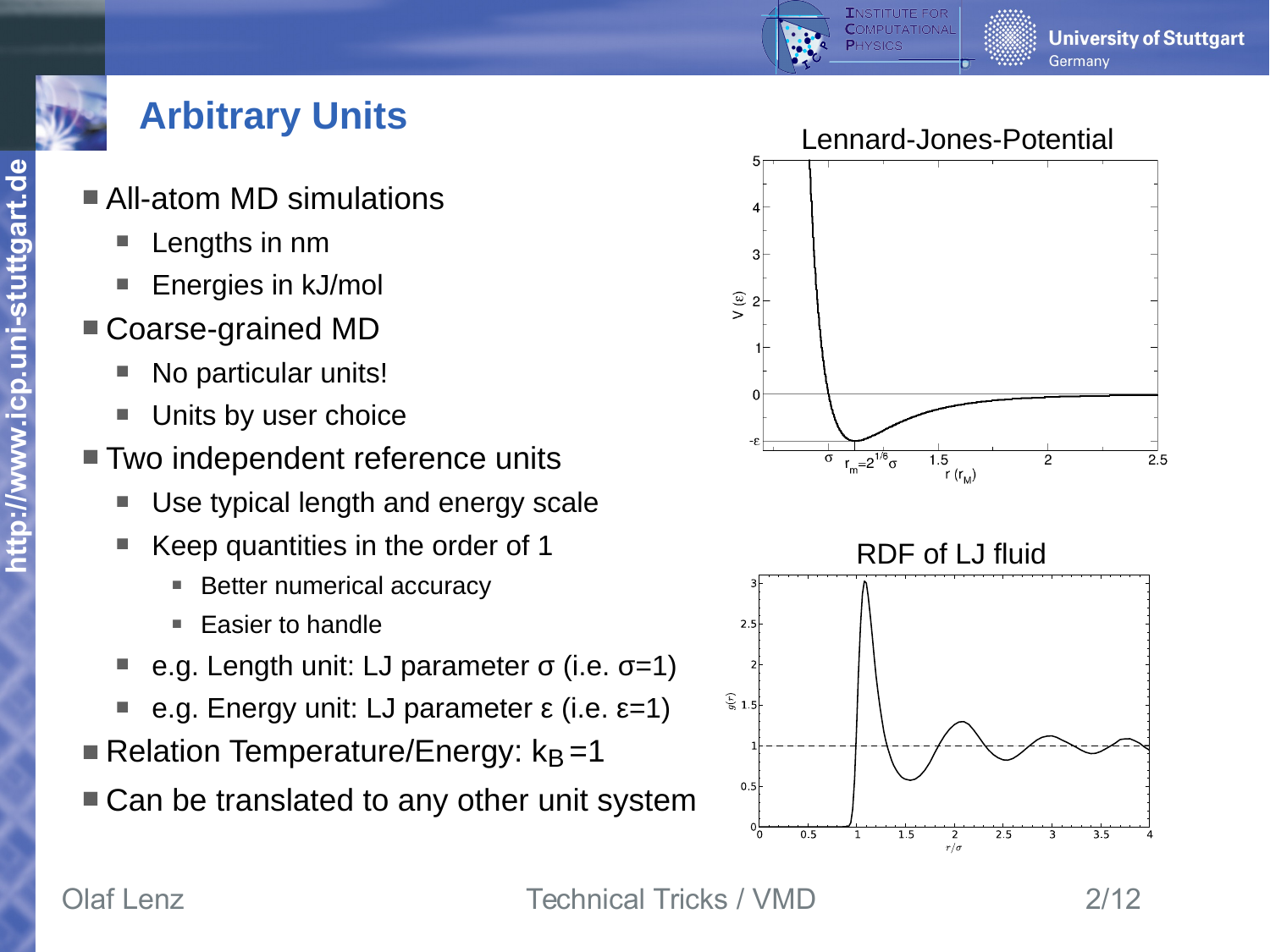



**http://**

**ww**

**w.ic**

**p.u**

**ni-**

**stuttg**

**art.d**

#### **Absolute vs. Folded Coordinates**

- How to store positions in Periodic Boundary Conditions (PBC)?
- Folded Coordinates
	- (a.k.a. "Wrapped Coordinates")
	- Coordinates are always in central image
	- When a particle leaves the box to any direction, the coordinates are folded
	- **Problem: Folding is irreversible**
- Absolute Coordinates
	- Coordinates are not folded
	- Coordinates can be outside the central image
	- Coordinates are continuous, no "jumps"
- Computing Distances:
	- PBC need to be taken into account in both cases
- **Pros of Absolute Coordinates** 
	- Possible to measure MSD
	- Visualization
		- No overstretched bonds
		- Molecules stay together





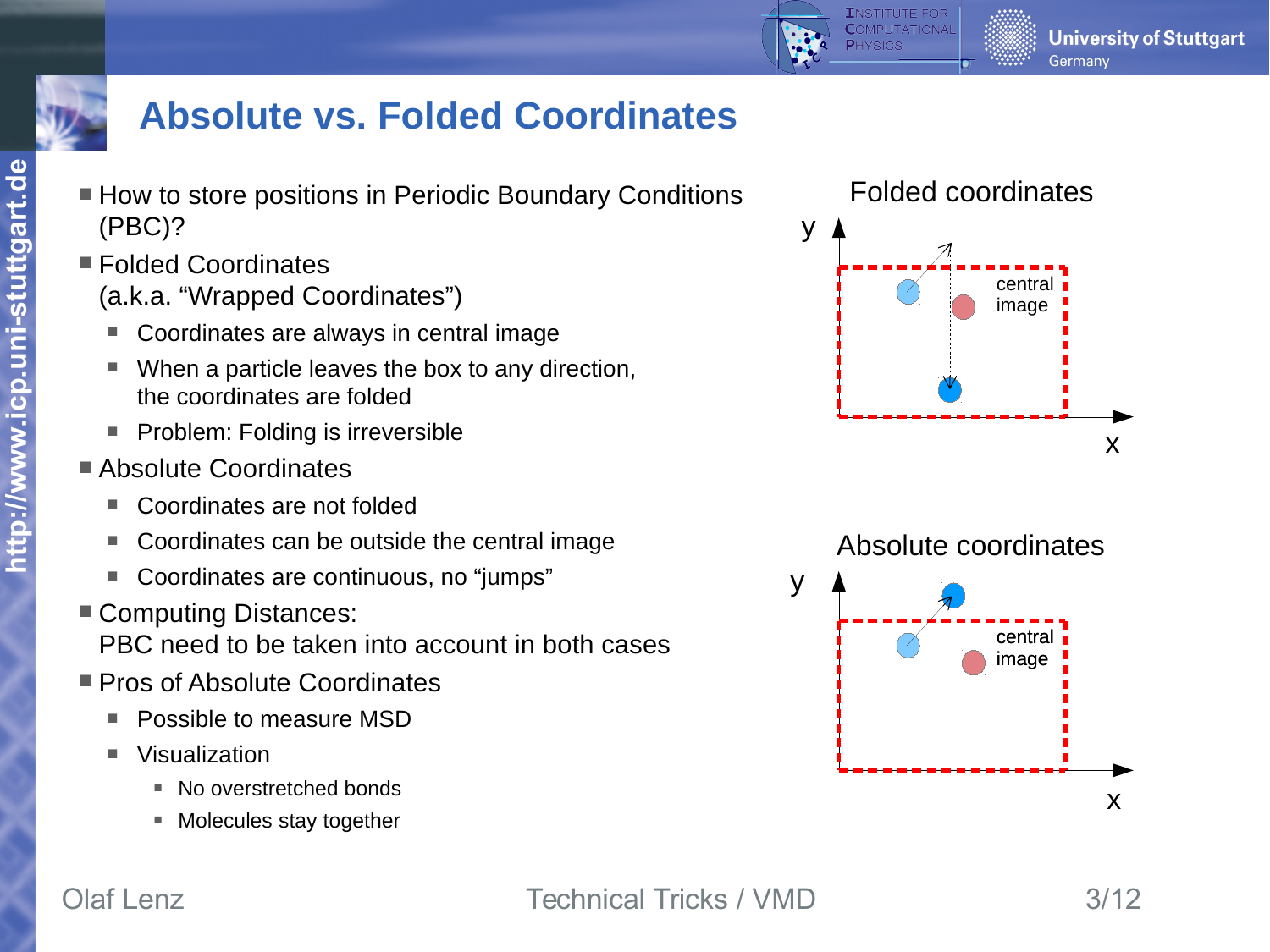## **Speeding Up MD**

- MD simulation with *N* particles
	- Propagation: *O(N)*
	- Force computation: in theory: *O(N²)*
- … but many interactions are short-ranged
	- … or at least long tails can be neglected
	- e.g. Lennard-Jones interaction
	- Particle pairs with a distance larger than maximal interaction range (*cutoff*) can be ignored
	- Can be used to improve speed
	- However: only coordinates are known
- **Long-ranged interactions are trickier** 
	- Coulomb interaction  $\rightarrow$  Thursday
	- Hydrodynamics  $\rightarrow$  Friday



**h**

**University of Stuttgart** 

Germany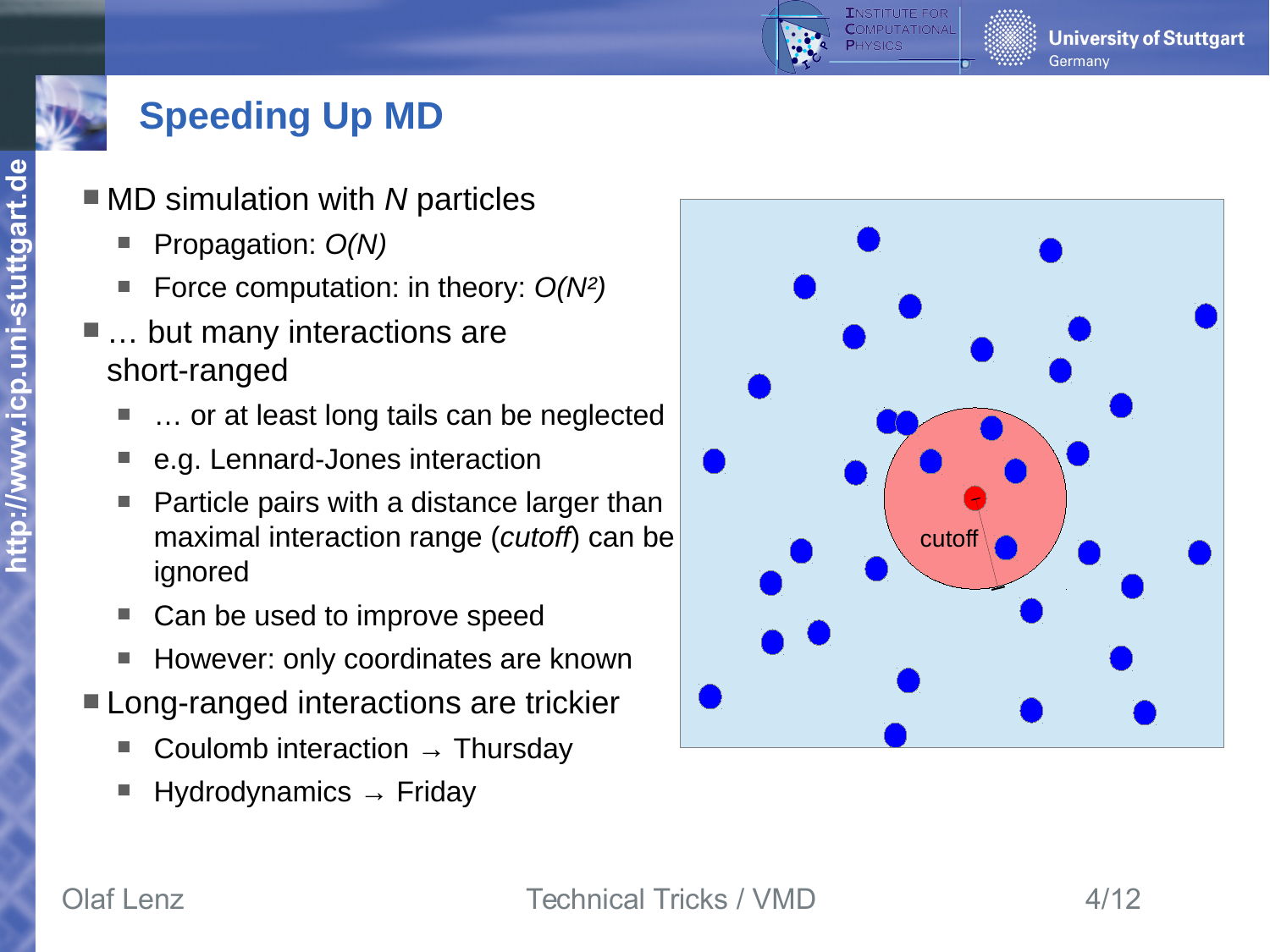

## **Cell Lists (a.k.a. Linked Cell List)**

- Split box into *cells*
- Cell size *≥ cutoff*
- Store a list of particles per cell
- $\blacksquare$  Interaction partners must all be in neighboring 27 cells
- When a particle moves, move it to new cell
- Reduces complexity to *O(N)* (at constant density)
- Requires at least 3 cells per direction
	- Otherwise physically questionable (particle interacts with its own image)
- Used by ESPResSo/++

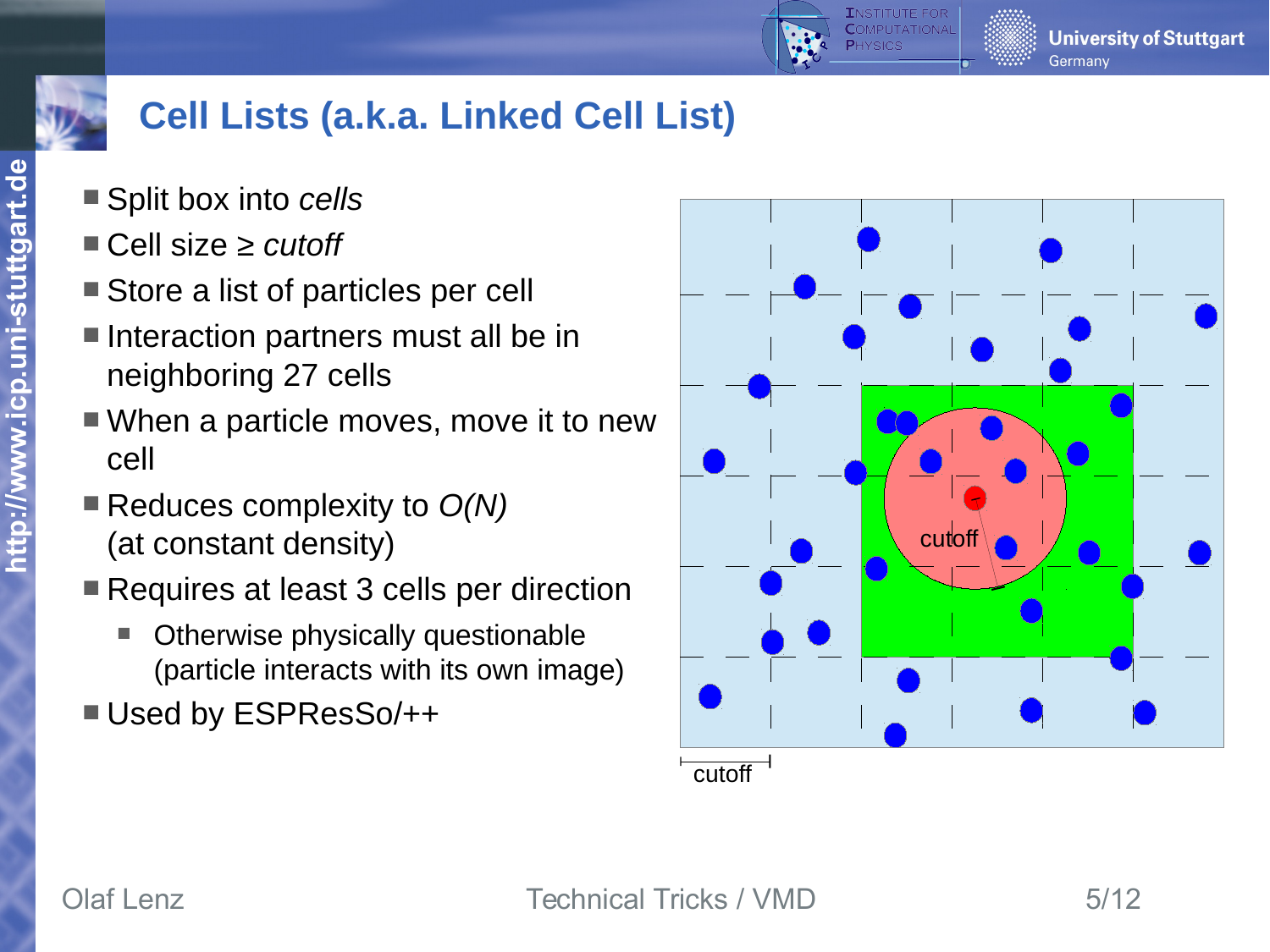



# **Verlet Lists (a.k.a. Neighborhood List)**

- **Further improvement**
- Compute list of pairs within *cutoff+skin* (e.g. via Cell Lists)
- Store *Verlet lists*
- Compute interaction only for pairs in the list
- Reduces number of interactions to be computed (>60% of Cell lists)
- Verlet lists need to be recomputed when a particle has moved further than ½ *skin ("Verlet update")*
- Skin size: Trade-off
	- Larger skin: more pairs in list
	- Smaller skin: more frequent update
- Used by ESPResSo/++

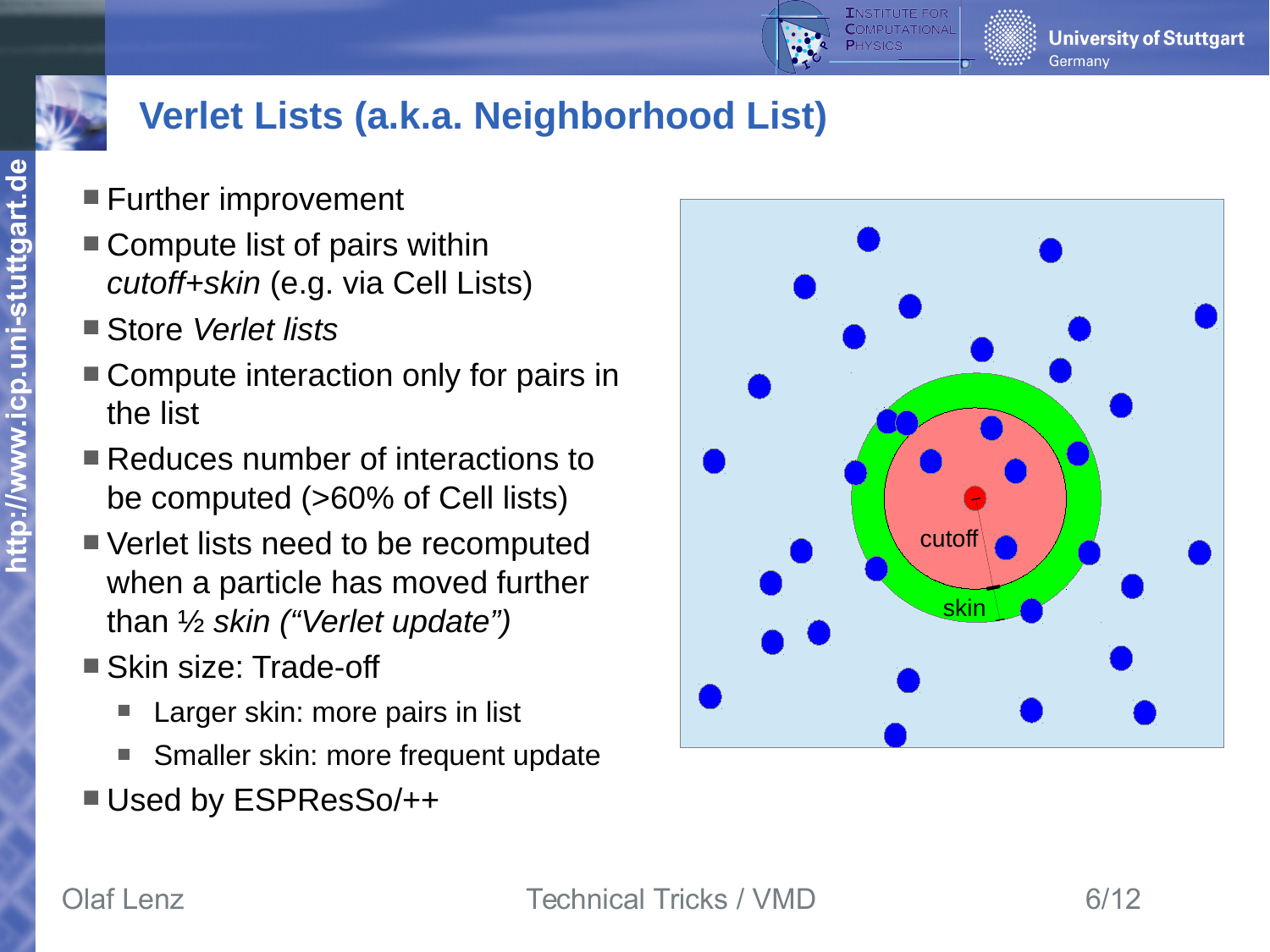

#### **Parallelization: Atomic Decomposition**

- $\blacksquare$  How to do MD in parallel with multiple processes (CPUs, cores, nodes, whatever)?
	- Copy all particles to all processes
	- Compute forces of "own" particles and propagate own particles
	- All-to-all communication of particles after each step
- Pros
	- Simple to implement
	- Simple load balancing
- Cons
	- Lots of communication *O(P²)*
	- Double computation of forces (or even more communication)
	- Bad for lager systems



**CPU0 CPU1 CPU2**

Olaf Lenz **Technical Tricks / VMD** 7/12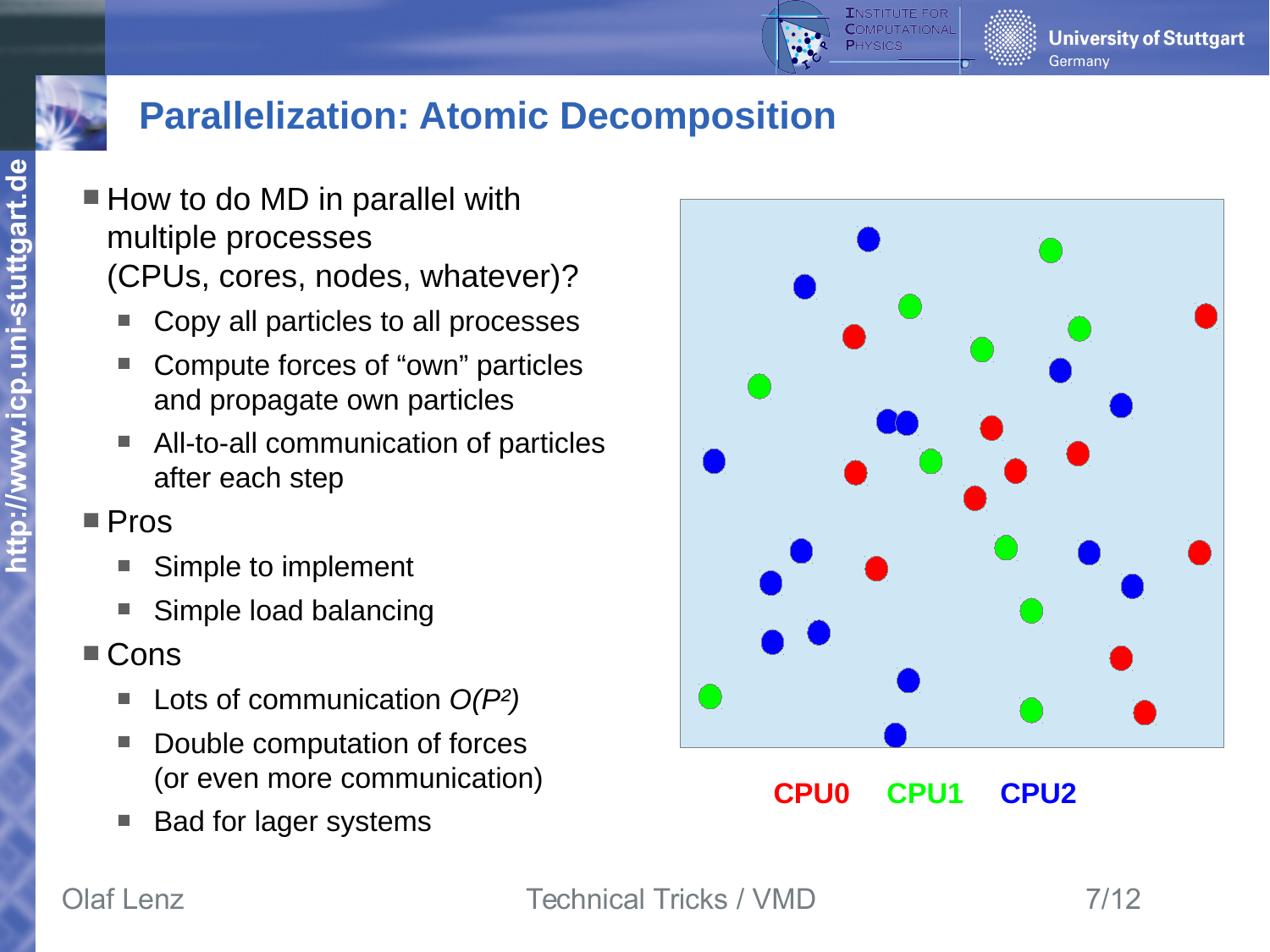



#### **Parallelization: Domain Decomposition**

- Decompose system into spatial domains
- Each process
	- is responsible for one *local* domain
	- stores local particles
	- and boundaries of neighboring domains (*ghost particles*)
- Only particles in domain boundaries need to be communicated to neighbor domains *O(P)*
- Pseudo-algorithm
	- 1. Domain decompose system
	- 2. Compute forces for all local particles
	- 3. Propagate local particles
	- 4. Communicate boundary particles to neighbor process
- Can profit from Cell lists
- Used by ESPResSo/++

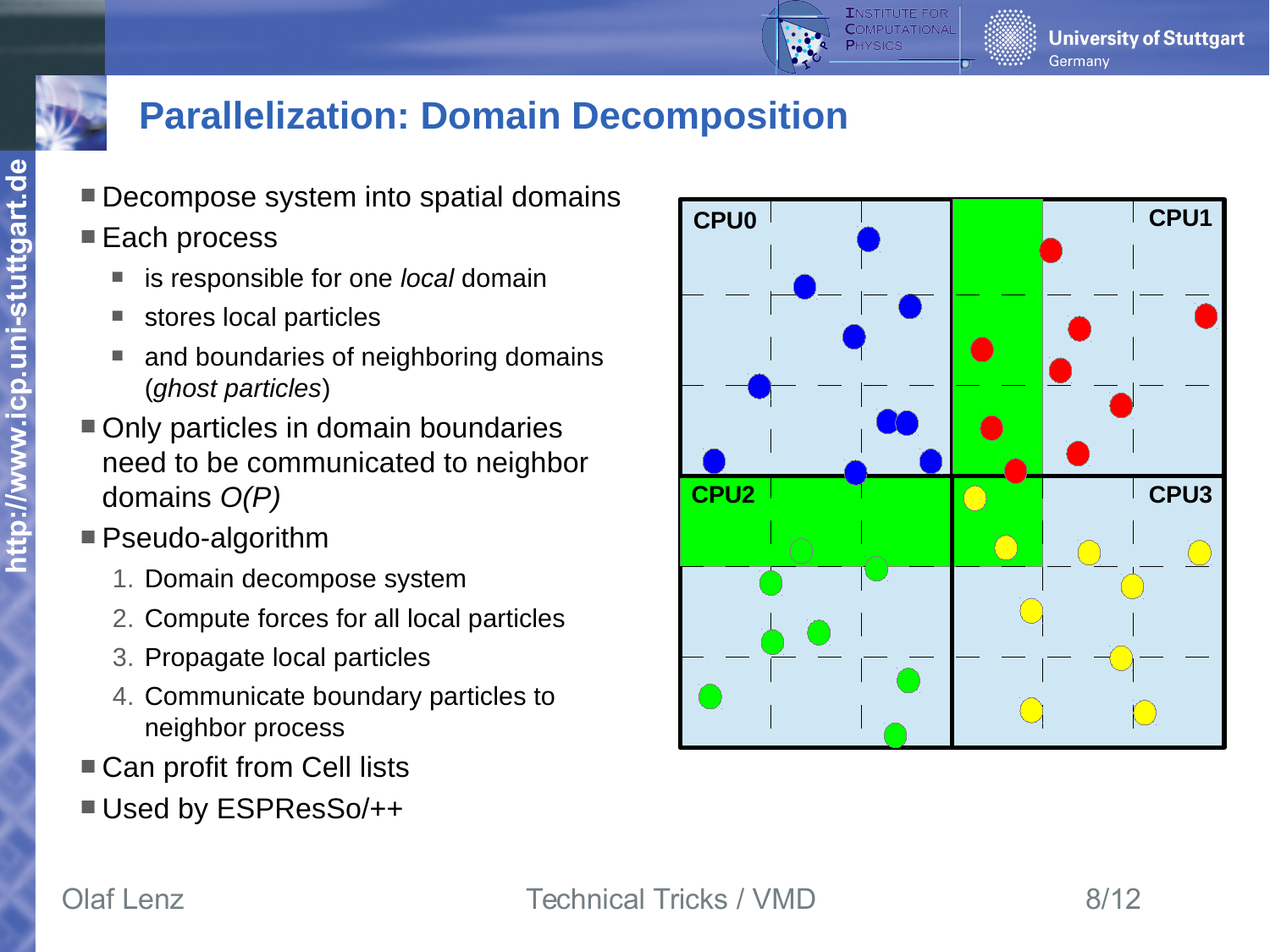

### **Visualization with VMD**

- **V**isual **M**olecular **D**ynamics
- Developed at K. Schulten's group in Urbana-Champagne
- Made mostly for proteins, therefore strange vocabulary
- But also very flexible for CG
- Useful for online visualization and publication-quality rendering
- Tcl-scripted (like ESPResSo)
- **Free of charge, open source**
- … but not FOSS



**PUTATION** 



Humphrey, W., Dalke, A. and Schulten, K., "VMD - Visual Molecular Dynamics", J. Molec. Graphics, 1996, vol. 14, pp. 33-38.

Olaf Lenz **Technical Tricks / VMD** 9/12

**University of Stuttgart** 

Germany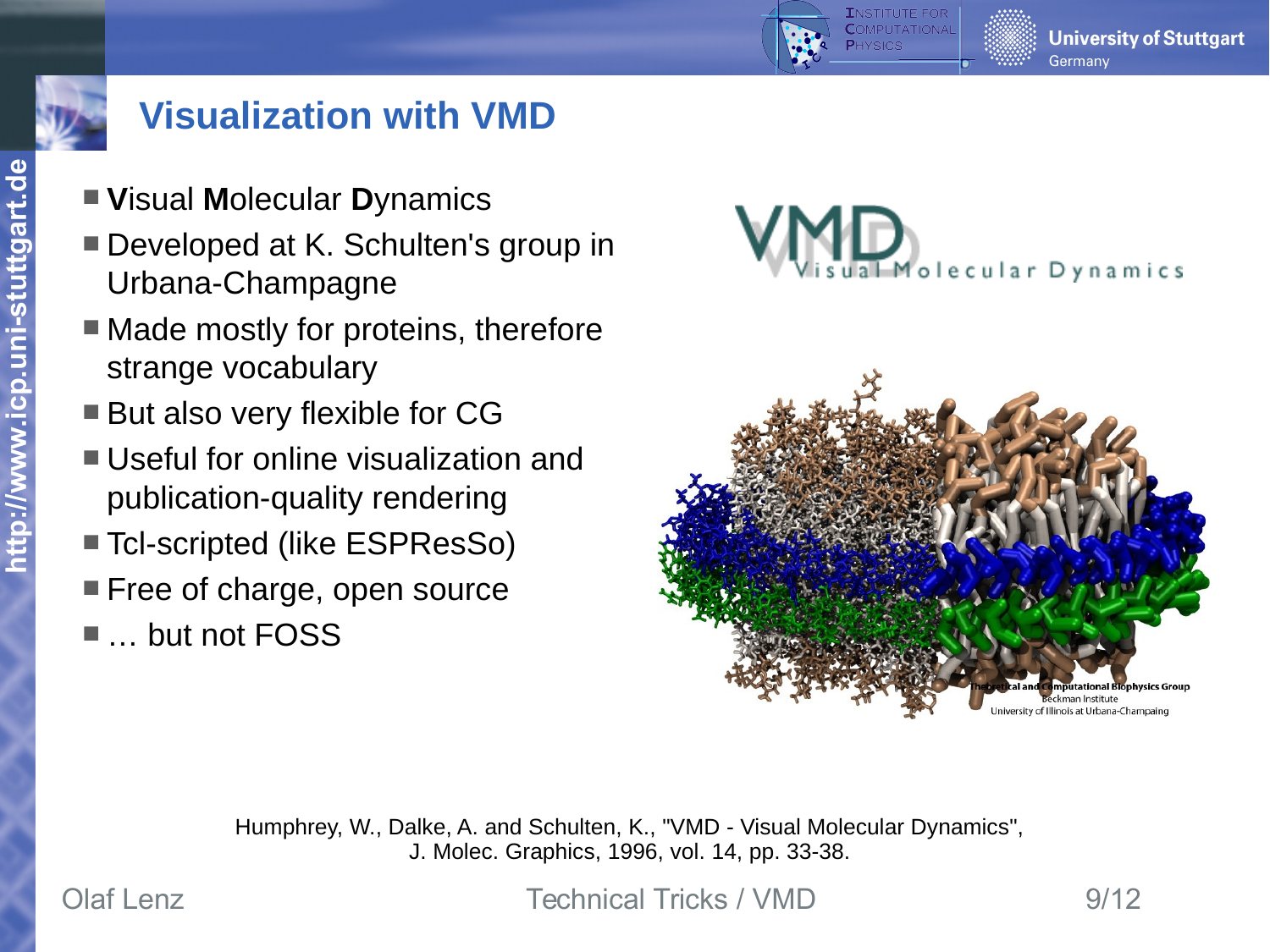

## **Visualization with VMD: Concepts**

#### ■ Representation

- Display of a Selection of atoms
- With a specific Drawing style (e.g. VDW, lines, bonds, …)
- And a specific Coloring style (e.g. by atom type, by residue, by observable, …)
- Multiple representations allow for fancy visualization
- **Most important dialog:** Graphics  $\rightarrow$  Representations



#### Two visualizations of bovine prion 1DX0



Olaf Lenz **Technical Tricks / VMD** 10/12

**University of Stuttgart** 

Germany

**htt**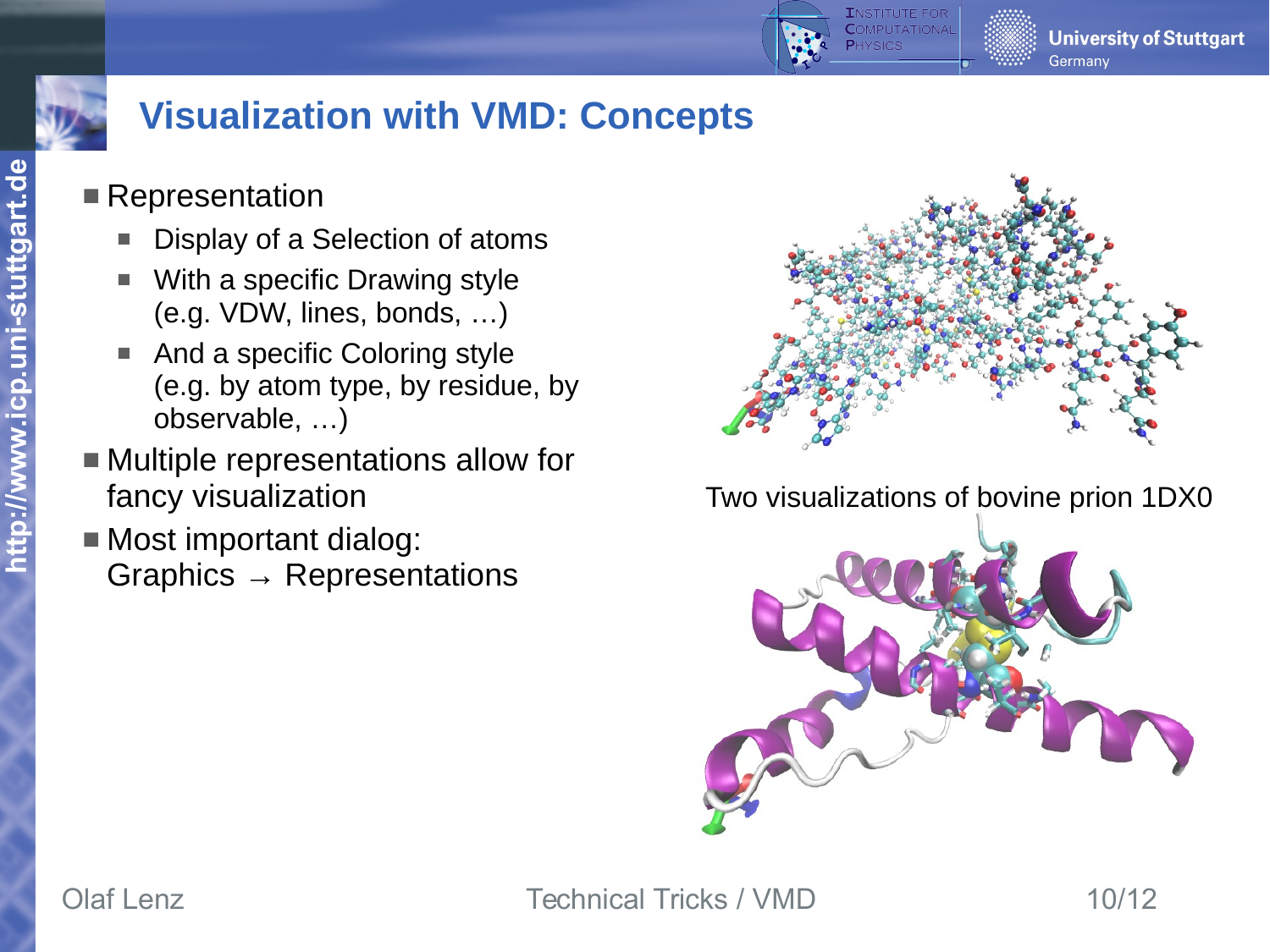

#### **Visualization with VMD: PBCTools**

- **PBC make visualization complex** 
	- Overstretched bonds
	- **Jumps between frames**
	- What is in the center?
- **PBCTools can help** 
	- Draw a box >pbc box
	- Wrap the coordinates into an image >pbc wrap
	- "Unwrap" coordinates (remove wrapping jumps) >pbc unwrap
	- Not trivial, as the task is not trivial
	- Tcl commands, no GUI



Olaf Lenz **Technical Tricks / VMD** 11/12